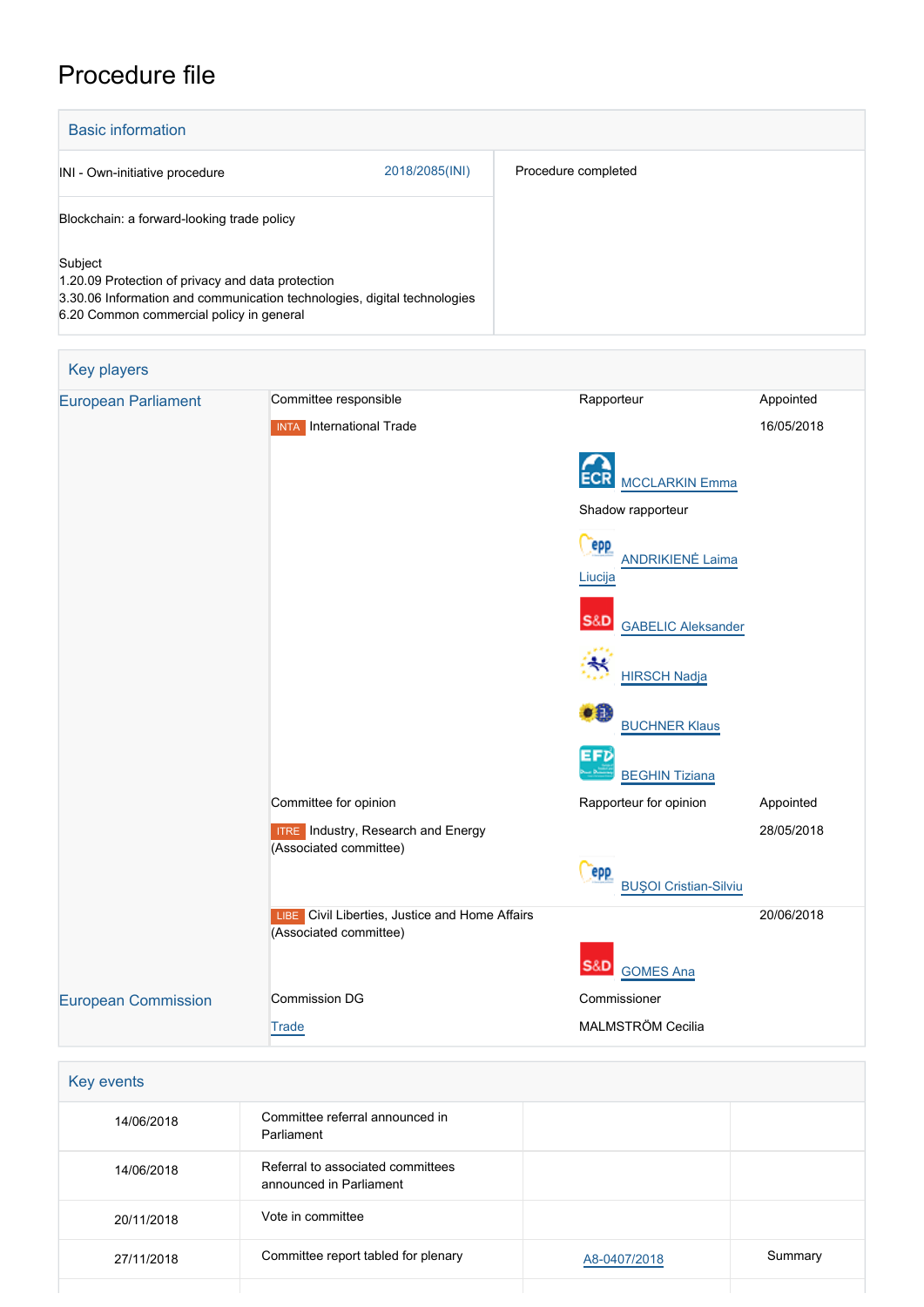| 13/12/2018 | Results of vote in Parliament  |              |         |
|------------|--------------------------------|--------------|---------|
| 13/12/2018 | Decision by Parliament         | T8-0528/2018 | Summary |
| 13/12/2018 | End of procedure in Parliament |              |         |

| <b>Technical information</b> |                                |  |
|------------------------------|--------------------------------|--|
| Procedure reference          | 2018/2085(INI)                 |  |
| Procedure type               | INI - Own-initiative procedure |  |
| Procedure subtype            | Initiative                     |  |
| Legal basis                  | Rules of Procedure EP 54       |  |
| Other legal basis            | Rules of Procedure EP 159      |  |
| Stage reached in procedure   | Procedure completed            |  |
| Committee dossier            | INTA/8/13319                   |  |

### Documentation gateway

| Committee draft report                                 |             | PE625.465    | 18/07/2018 | EP |         |
|--------------------------------------------------------|-------------|--------------|------------|----|---------|
| Amendments tabled in committee                         |             | PE628.684    | 22/10/2018 | EP |         |
| Committee opinion                                      | <b>ITRE</b> | PE623.833    | 08/11/2018 | EP |         |
| Committee opinion                                      | LIBE        | PE626.922    | 16/11/2018 | EP |         |
| Committee report tabled for plenary, single<br>reading |             | A8-0407/2018 | 27/11/2018 | EP | Summary |
| Text adopted by Parliament, single reading             |             | T8-0528/2018 | 13/12/2018 | EP | Summary |
| Commission response to text adopted in<br>plenary      |             | SP(2019)355  | 12/06/2019 | EC |         |

## Blockchain: a forward-looking trade policy

The Committee on International Trade adopted an own-initiative report by Emma MCCLARKIN (ECR, UK) on the blockchain: a forward-looking trade policy.

The Committee on Industry, Research and Energy and the Committee on Civil Liberties, Justice and Home Affairs, exercising their prerogatives as associated committees in accordance with [Rule 54 of the Rules of Procedure,](http://www.europarl.europa.eu/sides/getDoc.do?pubRef=-//EP//TEXT+RULES-EP+20140701+RULE-054+DOC+XML+V0//EN&navigationBar=YES) also gave their opinions on the report.

In the report, the blockchain is considered as a private, permissioned distributed ledger technology (DLT), comprising a database made up of sequential blocks of data that are added with the consensus of network operators.

Blockchain technology offers the potential to improve trust and confidence in the current trade system by providing an immutable record of transactions. Members stated that there are at least 202 government blockchain initiatives in 45 countries around the world and economies in regions of Asia-Pacific, the Americas and the Middle East, in particular, are investing in blockchain technologies for trade.

According to Members, the blockchain may:

- enhance and improve EU trade policies, such as Free Trade Agreements (FTAs), Mutual Recognition Agreements (MRAs), particularly of Authorised Economic Operators (AEOs), data adequacy decisions and trade defence measures;
- support the trade and sustainable development agenda by providing trust in the provenance of raw materials and goods, transparent production processes and supply chains, and in their compliance with international rules in the field of labour, social and environmental rights:
- enable customs authorities to automatically obtain the required information for a customs declaration, reduce the need for manual verification and paper trails, and provide a precise update on the status and characteristics of goods entering the EU to all relevant parties simultaneously;
- monitor the origin of goods and their manufacturing conditions, reduce the costs of transactions, insurance and logistics, remove intermediaries, increase trust between transacting parties, and combat contraband and the entry of illegal goods;
- improve transparency and traceability throughout the supply chain, raise the level of participant trust in a given network;
- reduce the costs of supply-chain management by removing the need for intermediaries and their associated costs, along with the physical requirement to produce, transport and process paper documentation;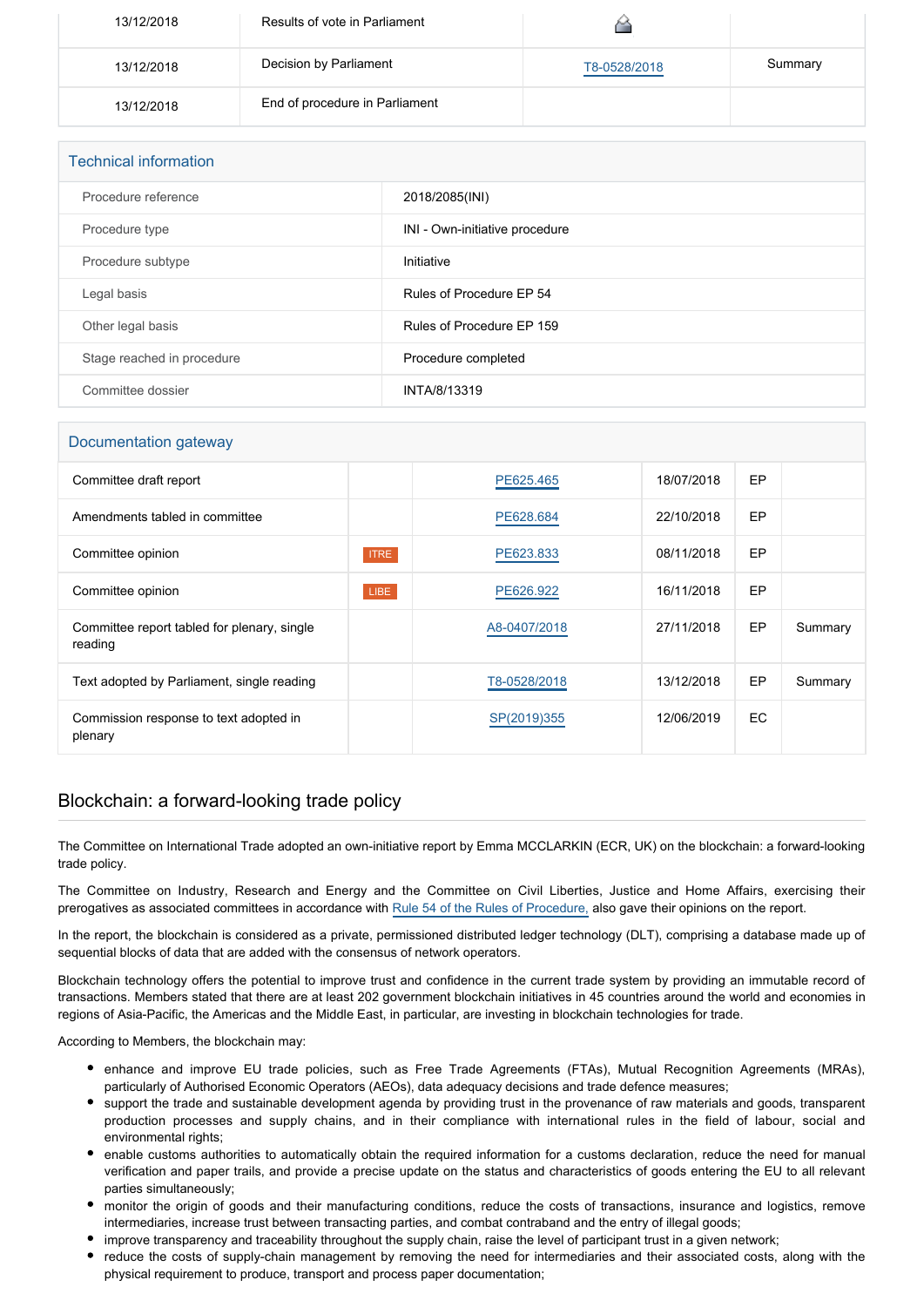improve the application of correct duty and VAT payments and revenue collection within trade policy, and g. reducing the total time goods are in transit by automating tasks that are typically accomplished through manual means.

Recognising the challenge posed by the relationship between blockchain technologies and the implementation of the EU data protection framework, namely the General Data Protection Regulation (GDPR), Members stressed the need to ensure that blockchain fully conforms with the EUs data protection framework and fully respects the principles set out in EU law.

In conclusion, the report called on the EU and its Member States to play a leading role in the process of standardisation and security of blockchain and to work with international partners and all relevant stakeholders and industries to develop blockchain standards. The Commission shall explore security challenges as cybersecurity is essential for applications that use distributed ledger technologies, including in international trade.

The Commission is invited, inter alia, to:

- follow developments in the area of blockchain, in particular the ongoing pilots/initiatives in the international supply chain, and the external aspects of customs and regulatory processes;
- produce a horizontal strategy document involving relevant DGs on adopting blockchain technologies in trade and supply-chain management as well as in the area of intellectual property and in particular regarding the fight against counterfeiting;
- assess the judicial and governance aspects of blockchain and whether blockchain offers better solutions to existing and emerging technologies that can address current challenges in EU trade policy;
- develop a set of guiding principles for blockchain application to international trade, in order to provide industry and customs and regulatory authorities with a sufficient level of legal certainty that encourages the use of blockchain and innovation in this area;
- work with the Member States to launch and supervise pilot projects using blockchain technology in international trade, in order to test its benefits;
- set up an advisory group within DG Trade on blockchain and to develop a concept note for private permissioned pilot projects on the end-to-end use of blockchain in the supply chain;
- conduct policy investigations into how blockchain can modernise the Unions trade defence policies to strengthen their legitimacy and enforcement;
- work with relevant stakeholders in order to review and develop a framework for addressing challenges to interoperability and compatibility between blockchain systems.

The report welcomed the launch of the EU Blockchain Observatory and Forum. It requested that the Commission explore the possibility of expanding the mandate of the EU Blockchain Observatory and Forum and involve relevant local and global stakeholders to address upcoming challenges and foster the support of decision-makers.

## Blockchain: a forward-looking trade policy

The European Parliament adopted by 433 votes to 25, with 92 abstentions, a resolution on the blockchain: a forward-looking trade policy.

Blockchain technology may provide all parties involved in trade, be they public or private, with permanent real-time access to an immutable, time-stamped database holding documents pertaining to transactions, thus helping to build confidence, avoid compliance issues and tackle the use of counterfeited goods or fake documents.

Members recalled that there are at least 202 government blockchain initiatives in 45 countries around the world and economies in regions of Asia-Pacific, the Americas and the Middle East, in particular, are investing in blockchain technologies for trade.

#### EU trade policy

Recognising that the Union's free trade agreements (FTAs) remain under-exploited, Parliament is of the opinion that the blockchain could in particular:

- enhance and improve EU trade policies, such as Free Trade Agreements (FTAs), Mutual Recognition Agreements (MRAs), particularly of Authorised Economic Operators (AEOs), data adequacy decisions and trade defence measures;

- assist in establishing the economic nationality of a good and in the Unions proportionate use of trade defence instruments by providing transparency over the provenance of goods entering the European market and an overview of the influx of imports to ensure a more level playing field for businesses;

- support the trade and sustainable development agenda by providing trust in the provenance of raw materials and goods, transparent production processes and supply chains, and in their compliance with international rules in the field of labour, social and environmental rights.

#### External aspects of customs and trade facilitation

According to Members, blockchain could enable customs authorities to automatically obtain the required information for a customs declaration, reduce the need for manual verification and paper trails, and provide a precise update on the status and characteristics of goods entering the EU to all relevant parties simultaneously.

#### The blockchain may:

- enable customs authorities to automatically obtain the required information for a customs declaration, reduce the need for manual verification and paper trails, and provide a precise update on the status and characteristics of goods entering the EU to all relevant parties simultaneously;

- monitor the origin of goods and their manufacturing conditions, reduce the costs of transactions, insurance and logistics, remove intermediaries, increase trust between transacting parties, and combat contraband and the entry of illegal goods;

- improve transparency and traceability throughout the supply chain, raise the level of participant trust in a given network;

- reduce the costs of supply-chain management by removing the need for intermediaries and their associated costs, along with the physical requirement to produce, transport and process paper documentation;